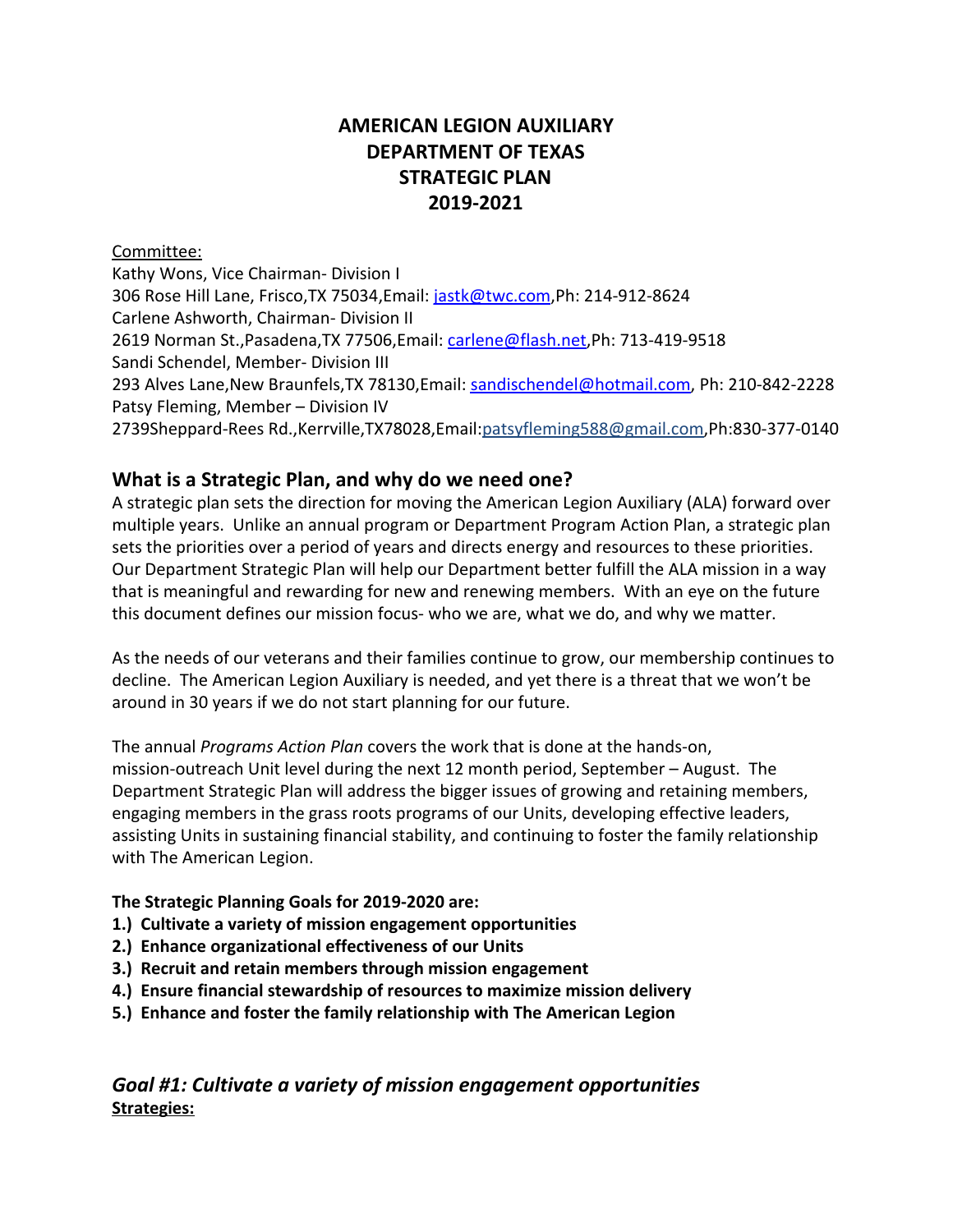**a.)** Each Unit should review the Program Action Plan and select those programs that are best suited for your members and your community. If your membership numbers are such that you can successfully work all the programs then by all means do so. If your Unit is small then select those you feel you can promote successfully. There are opportunities in every program for every size Unit. You do not have to do it all, but DO SOMETHING.

**b.)** If your Unit is large, or small, don't hesitate to reach out to other organizations in your community and ask them to join forces with you to promote programs that benefit our veterans, our military and their families.

**c.)** Review the 2019-2020 Public Relations Program Action Plan for ideas and suggestions about promoting your Unit activities.

### *Goal #2: Enhance organizational effectiveness of our Unit* **Strategies:**

**a.)** Each Unit should utilize the abilities of every member. We are all different - different talents, different thought processes and different backgrounds. Unit Presidents have the responsibility of seeking out those members with various abilities and encouraging them to participate in Unit activities utilizing their best strengths. Everyone likes to be asked to participate according to their abilities. Do not expect members to always volunteer – ask! **b.)** Units need to have organized structure in their meetings. Unorganized meetings can be frustrating to members, tend to be long and drawn out, and members walk away. All Units should now be using the new Unit Guidebook as their manual for conducting Unit meetings and working the programs. (The newly revised Unit Guidebook -2019- can be downloaded from the [www.alaforveterans.org](http://www.alaforveterans.org/) website under Member Services. Everything a Unit Member needs to know can be found in this book. Unit Presidents can review page 50 for a meeting agenda.) **c.)** Every Unit should give the opportunity to all members to grow as a leader within the Unit and beyond. Encourage and mentor new Unit members to take part in all activities no matter how small the task may be.

# *Goal #3: Recruit and retain members through mission engagement (working the programs)*

#### **Strategies:**

**a.)** Create opportunities for members that will encourage them to renew their membership. This is accomplished by making sure new members get involved in the Unit activities and seasoned members are utilized for their knowledge and ability. Make everyone feel important. (Review the 2019-20 Membership Program Action Plan for ideas and suggestions for retaining and recruiting new members and the many awards available for doing so)

**b.)** Treat everyone with kindness and respect. Promote a culture of goodwill within your Unit, District, Division and Department. There is NEVER a good reason to spread gossip or treat anyone with disrespect or rudeness.

**c.)** Send personal notes to new members, members who cannot attend meetings, members you haven't seen in awhile. Pick up the phone and call them. If members cannot attend meetings then perhaps they can be your Unit Goodwill Ambassador(s) by calling members who haven't been to meetings, new members to welcome them, and sending note cards just to stay in touch. (Review the 2019-20 Membership Program Action Plan-Week of Caring & Sharing)